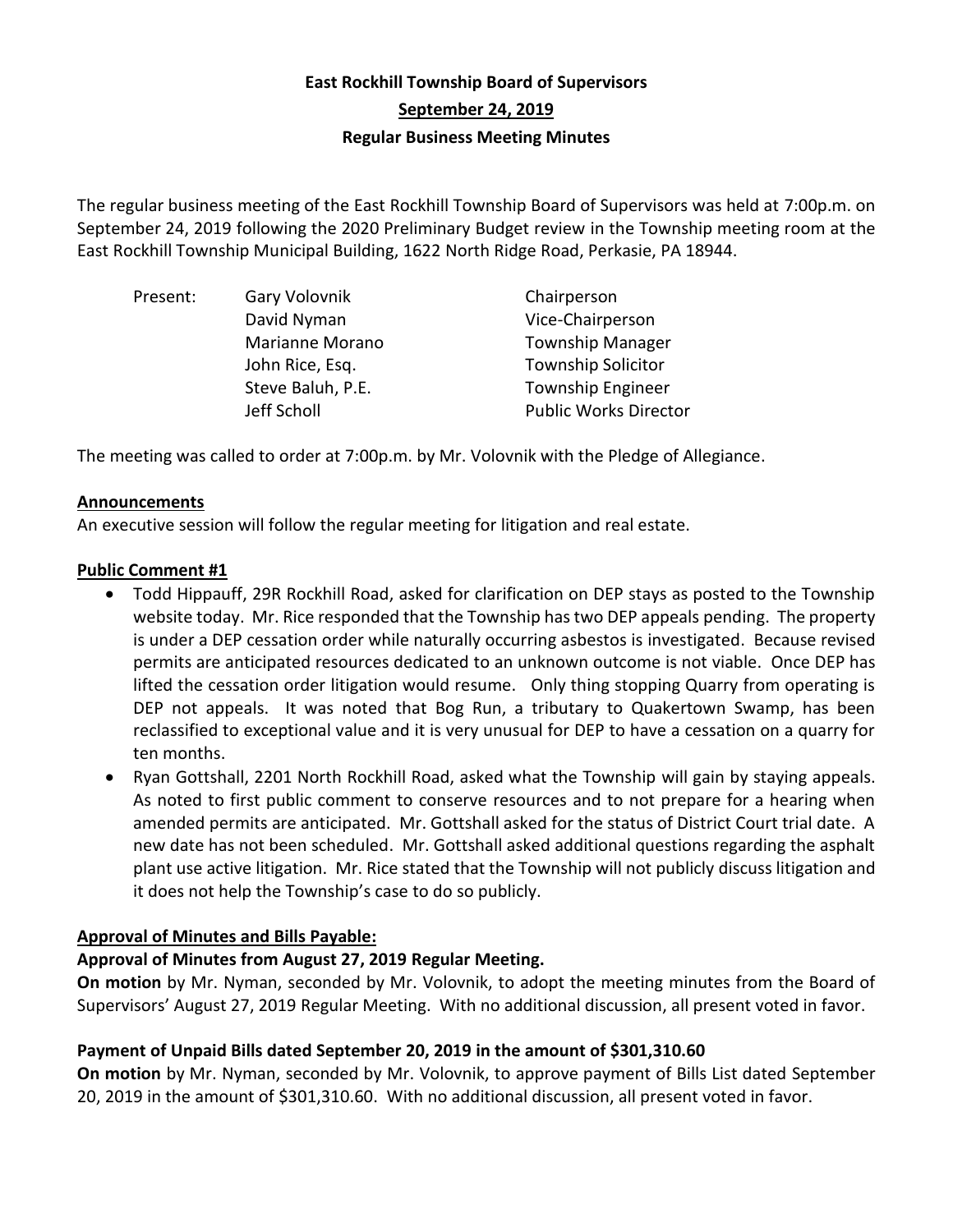East Rockhill Township Board of Supervisors September 24, 2019 Minutes P a g e | 2 of 4

#### **Pennridge Community Center Report: David Nyman**

Mr. Nyman noted the September – October newsletter was available for the public. Of note, the 2020 budget review is underway which is anticipated to be on the next Supervisor agenda. Mr. Nyman noted that he and Mr. Volovnik donate Supervisor wage to the Community Center which is greatly appreciated. **On motion** by Mr. Volovnik, seconded by Mr. Nyman, to approve the Pennridge Community Center Report. With no additional discussion, all present voted in favor.

### **Pennridge Wastewater Treatment Authority Report: David Nyman**

The August 26, 2019 Pennridge Wastewater Treatment Authority draft minutes and July 2019 flows are on file. Mr. Nyman noted at the September meeting the 2020 budget was approved with an operating and capital budget increase which will impact the East Rockhill 2020 budget. A draft letter regarding inflow and infiltration was provided to Mr. Scholl and Mrs. Morano and a Borough of Sellersville Ordinance that requires inspection of sewer laterals with the resale of properties was provided to Mrs. Morano.

**On motion** by Mr. Volovnik, seconded by Mr. Nyman, to approve the Pennridge Wastewater Treatment Authority report. With no additional discussion, all present voted in favor.

### **Pennridge Regional Police Commission Report: Sergeant Maloney**

Sergeant Maloney shared the August 2019 Pennridge Regional Police activity report. The report is on file. **On motion** by Mr. Nyman, seconded by Mr. Volovnik, to approve the Police Commission Report. With no additional discussion, all present voted in favor.

#### **Township Manager's Report: Marianne Morano**

**Presentation of the 2020 Minimum Municipal Obligation (MMO) to the Township Pension Plans.**  Received and distributed to the Supervisors for review.

**On motion** by Mr. Nyman, seconded by Mr. Volovnik, to acknowledge receipt of the 2020 Minimum Municipal Obligation. With no additional discussion, all present voted in favor.

**Conditional Use Application Perkasie Regional Authority 1503 Park Avenue.** Consensus of the Board was to advertise the hearing for October 22, 2019.

**On motion** by Mr. Nyman, seconded by Mr. Volovnik, to approve the Township Manager Report. With no additional discussion, all present voted in favor.

### **Public Works Report: Jeff Scholl**

Mr. Scholl updated the Board on Public Works activities for August, 2019. Of note, 35 ash street trees will be removed in the Pines of Pennridge and Country Hunt development over the winter; East Rockhill works with neighboring municipalities Richland Township and Hilltown Township and assists Perkasie Borough and West Rockhill Township as needed. The report is on file.

**On motion** by Mr. Nyman, seconded by Mr. Volovnik, to approve the Township Public Works Report. With no additional discussion, all present voted in favor.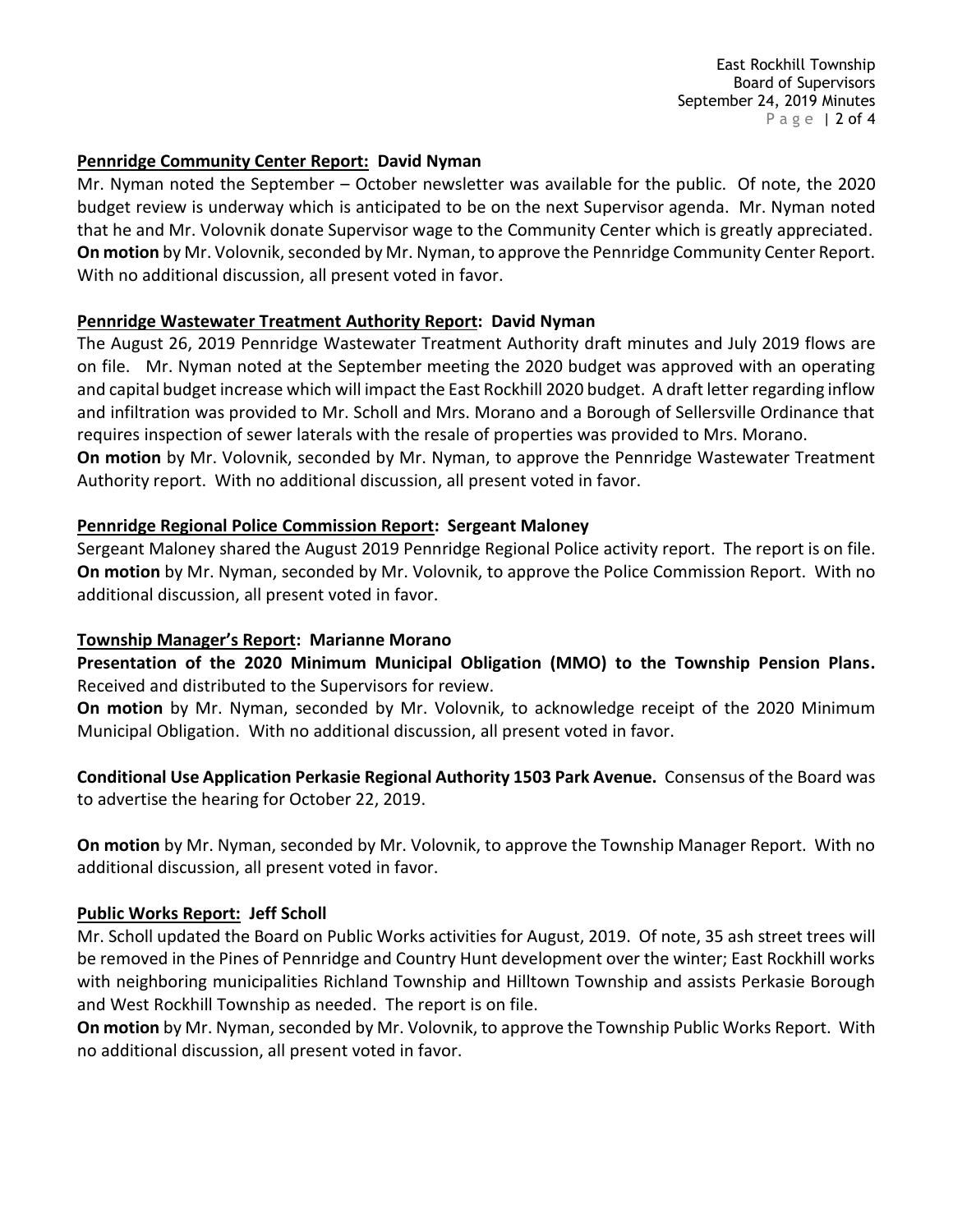#### **Engineer Report: Steve Baluh, P.E.**

**Municipal Office Bid Documentation.** Original bids specs were revised and the scope of the project reduced for the municipal office addition and renovation. Bid results have been received totaling \$753,521 for the base bid and \$771,456 for the base bid plus alternate. It was noted this was \$25,500 less than the first bid amount.

**On motion** by Mr. Nyman, seconded by Mr. Volovnik, to reject the bids for the municipal office addition and renovation project as presented. With no additional discussion, all present voted in favor.

**On motion** by Mr. Nyman, seconded by Mr. Volovnik, to approve placing the municipal office addition and renovation project out for bid using a hybrid of the original scope of the project, extending the deadline for project completion, inserting value engineering and notifying local contractors. With no additional discussion, all present voted in favor.

### **Wood's Edge Subdivision Release of Escrow Voucher #9 Pennridge Airport Business Park Release of Escrow Voucher #2.**

**On motion** by Mr. Nyman, seconded by Mr. Volovnik, to approve Authorization Voucher Number 9 for the Wood's Edge Subdivision in the amount of \$302.83 for construction observation/escrow administration for the period of June 22, 2019 to August 23, 2019 payable to C. Robert Wynn Associates, Inc. and to approve Authorization Voucher Number 2 for the Pennridge Airport Business Park in the amount of \$110,652.06 for site prep, E&S, earthwork and storm drainage payable to Pennridge Development Enterprises, Inc. With no additional discussion, all present voted in favor.

**Subdivision Plan Review Status.** Review dated September 6, 2019 is in the Board's packets. No action is necessary.

**Creekside Independent Living.** A letter for the withdrawal of the Creekside Independent Living Plan per Mease Engineering letter dated February 1, 2019 as signed by Robert Mager has been received. The Township Solicitor has requested additional verbiage be added to the letter. No action was taken.

**On motion** by Mr. Volovnik, seconded by Mr. Nyman, to accept the Township Engineer report. With no additional discussion, all present voted in favor.

#### **Solicitor Report: John Rice, Esq.**

#### **General Obligation Note Proposals.**

**On motion** by Mr. Nyman, seconded by Mr. Volovnik, to accept Quakertown National Bank proposal for seven years up to \$250,000 at 2.95% as presented. With no additional discussion, all present voted in favor.

**On motion** by Mr. Nyman, seconded by Mr. Volovnik, to accept the Township Solicitor report. With no additional discussion, all present voted in favor.

#### **Department and Emergency Services Reports**

**On motion** by Mr. Volovnik, seconded by Mr. Nyman, to acknowledge receipt of the Department and Service Reports. With no additional discussion, all present voted in favor. Copies are on file.